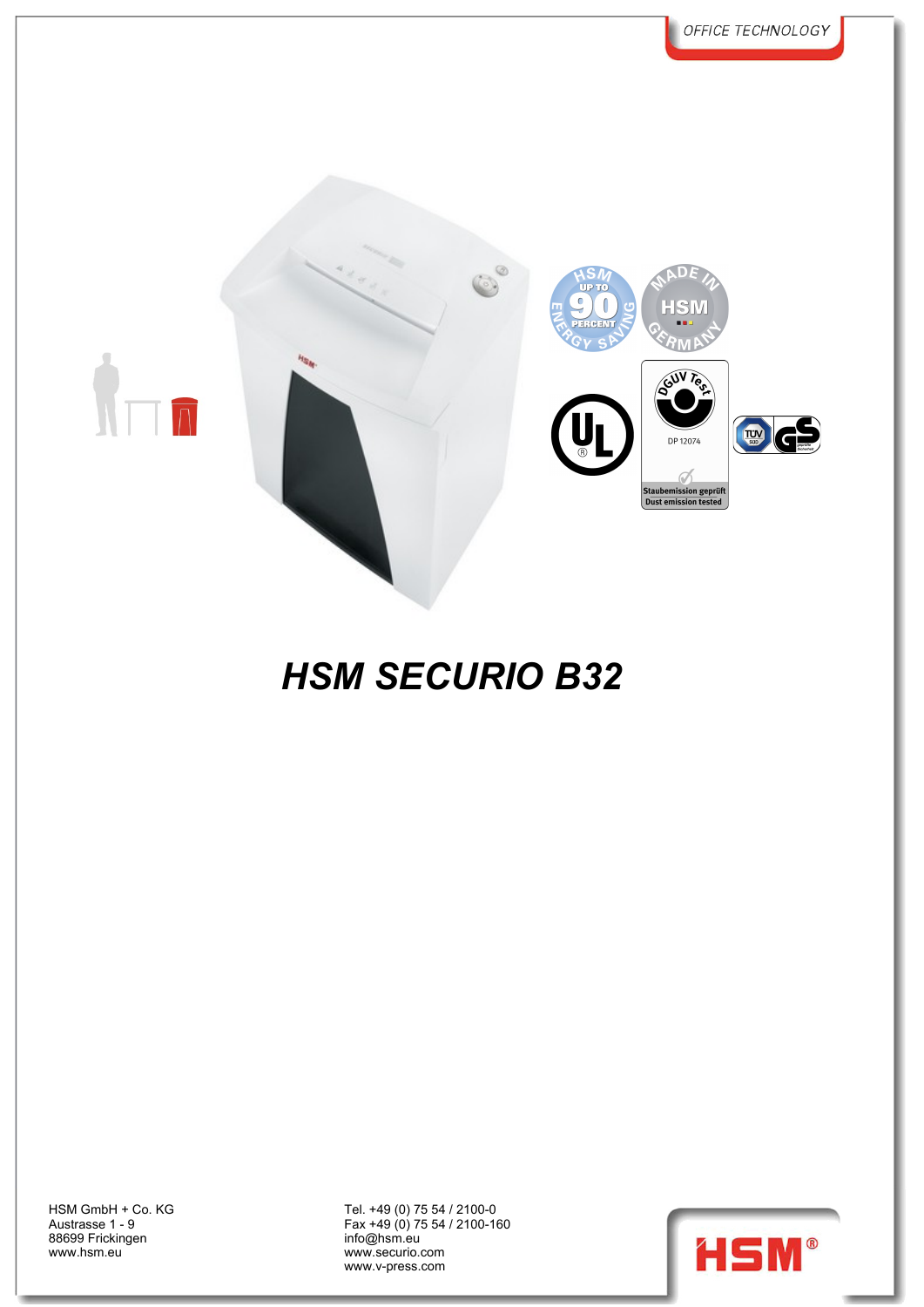Mobile, high performance model for deskside use. Shreds credit and store cards with ease as well as CDs (details see below). Folding safety element, in the security levels 2 and 3 with infeed slot for CDs. Multi-function operating button and reversing button. Auto-reverse in the event of a paper jam. Economic energy management (EMCS). Quiet operating sound. Filling level display through inspection window. With removable, reusable waste bag. Special CD waste bag for correctly sorted separation of the shredded material. Made in Germany.

| Product type description               | SECURIO B32 3,9mm             | SECURIO B32 5,8mm             |
|----------------------------------------|-------------------------------|-------------------------------|
| Order number                           | 1820111                       | 1821111                       |
| <b>EAN Code</b>                        | 4026631025096                 | 4026631025102                 |
| Shredder material                      | $\Box \oslash - \Box \oslash$ | $\Box \oslash - \Box \oslash$ |
| Cutting type                           | strip cut                     | strip cut                     |
| Security level                         | $\overline{2}$                | $\overline{2}$                |
| Cutting width                          | 3.9 mm                        | 5.8 mm                        |
| Particle length                        |                               |                               |
| Cutting capacity (70g/m <sup>2</sup> ) | 22 - 24 sheet                 | 28 - 30 sheet                 |
| Cutting capacity (80g/m <sup>2</sup> ) | 19 - 21 sheet                 | 25 - 27 sheet                 |
| Intake width                           | 310 mm                        | 310 mm                        |
| Container volume                       | 821                           | 821                           |
| Cutting speed                          | 65 mm/s                       | 65 mm/s                       |
| Noise level (idle operation)           | 56 dB                         | 56 dB                         |
| eclass 5.1                             | 24320703                      | 24320703                      |
| UN/SPSC                                | 44101603                      | 44101603                      |
| Power consumption of the motor         | 500 W                         | 500 W                         |
| Voltage                                | 230 V                         | 230 V                         |
| Frequency                              | 50 Hz                         | 50 Hz                         |
| Warranty period (months)               | 24                            | 24                            |
| Depth                                  | 398 mm                        | 398 mm                        |
| Width                                  | 497 mm                        | 497 mm                        |
| Height                                 | 793 mm                        | 793 mm                        |
| Weight                                 | 25.5 kg                       | 25.5 kg                       |

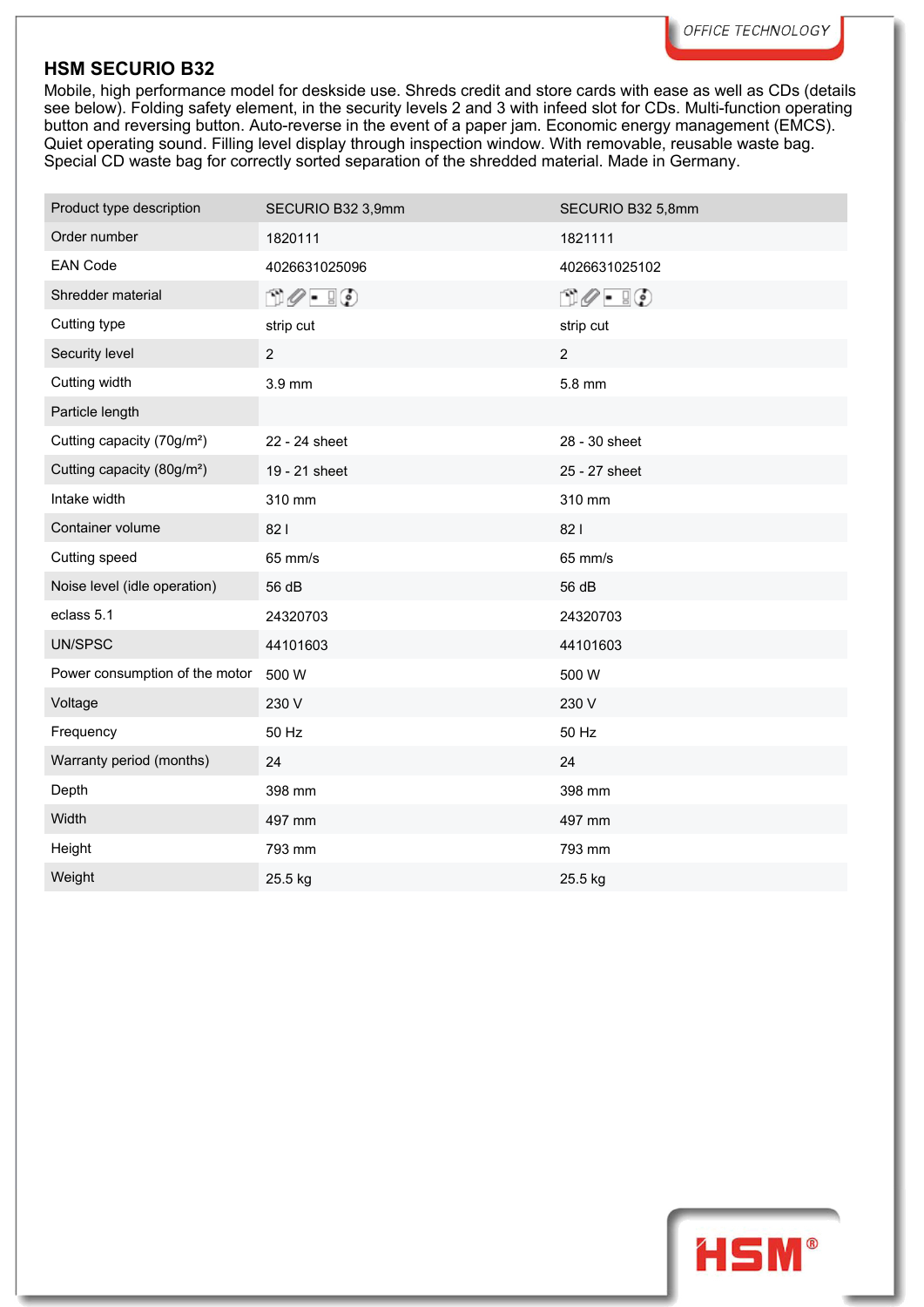| Product type description               | SECURIO B32 1,9x15mm      | SECURIO B32 1,9x15mm oiler |
|----------------------------------------|---------------------------|----------------------------|
| Order number                           | 1822111                   | 18221110                   |
| <b>EAN Code</b>                        | 4026631025119             | 4026631031363              |
| Shredder material                      | $\cap$ $\oslash$ - $\Box$ | $\Box\oslash$ - $\Box$     |
| Cutting type                           | particle cut              | particle cut               |
| Security level                         | 4                         | $\overline{4}$             |
| Cutting width                          | 1.9 mm                    | $1.9 \text{ mm}$           |
| Particle length                        | 15,00 mm                  | 15,00 mm                   |
| Cutting capacity (70g/m <sup>2</sup> ) | 11 - 13 sheet             | 11 - 13 sheet              |
| Cutting capacity (80g/m <sup>2</sup> ) | 9 - 11 sheet              | 9 - 11 sheet               |
| Intake width                           | 310 mm                    | 310 mm                     |
| Container volume                       | 821                       | 821                        |
| Cutting speed                          | 65 mm/s                   | 65 mm/s                    |
| Noise level (idle operation)           | 56 dB                     | 56 dB                      |
| eclass 5.1                             | 24320703                  | 24320703                   |
| UN/SPSC                                | 44101603                  | 44101603                   |
| Power consumption of the motor         | 500 W                     | 500 W                      |
| Voltage                                | 230 V                     | 230 V                      |
| Frequency                              | 50 Hz                     | 50 Hz                      |
| Warranty period (months)               | 24                        |                            |
| Depth                                  | 398 mm                    | 398 mm                     |
| Width                                  | 497 mm                    | 497 mm                     |
| Height                                 | 793 mm                    | 793 mm                     |
| Weight                                 | 27 kg                     | 30 kg                      |

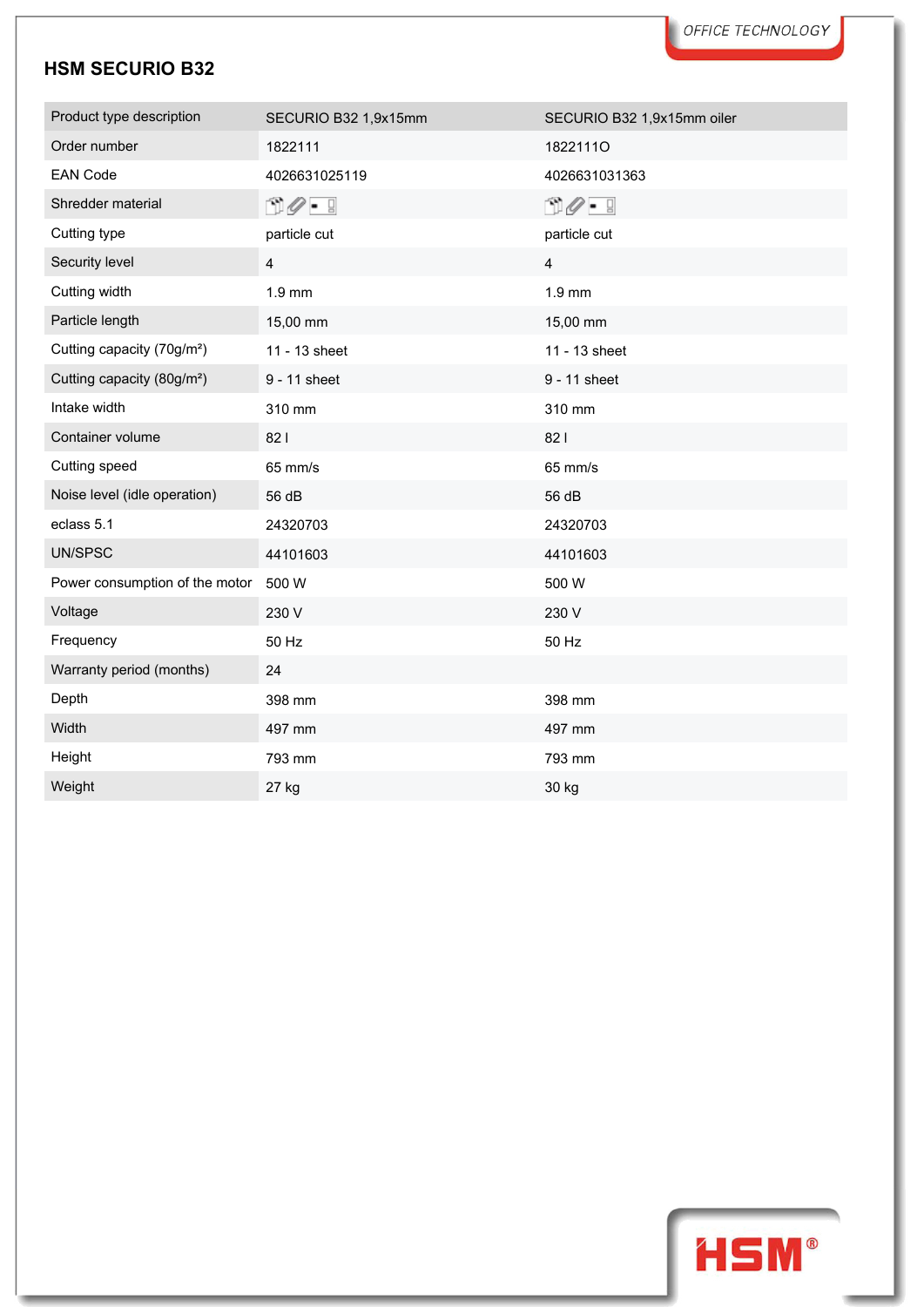| Product type description               | SECURIO B32 4,5x30mm          | SECURIO B32 4,5x30mm oiler    |
|----------------------------------------|-------------------------------|-------------------------------|
| Order number                           | 1823111                       | 18231110                      |
| <b>EAN Code</b>                        | 4026631025126                 | 4026631032520                 |
| Shredder material                      | $\Box \oslash - \Box \oslash$ | $\Box \oslash - \Box \oslash$ |
| Cutting type                           | particle cut                  | particle cut                  |
| Security level                         | 3                             | 3                             |
| Cutting width                          | 4.5 mm                        | 4.5 mm                        |
| Particle length                        | 30,00 mm                      | 30,00 mm                      |
| Cutting capacity (70g/m <sup>2</sup> ) | 17 - 19 sheet                 | 17 - 19 sheet                 |
| Cutting capacity (80g/m <sup>2</sup> ) | 14 - 16 sheet                 | 14 - 16 sheet                 |
| Intake width                           | 310 mm                        | 310 mm                        |
| Container volume                       | 821                           | 821                           |
| Cutting speed                          | 65 mm/s                       | 65 mm/s                       |
| Noise level (idle operation)           | 56 dB                         | 56 dB                         |
| eclass 5.1                             | 24320703                      | 24320703                      |
| UN/SPSC                                | 44101603                      | 44101603                      |
| Power consumption of the motor         | 500 W                         | 500 W                         |
| Voltage                                | 230 V                         | 230 V                         |
| Frequency                              | 50 Hz                         | 50 Hz                         |
| Warranty period (months)               | 24                            | 24                            |
| Depth                                  | 398 mm                        | 398 mm                        |
| Width                                  | 497 mm                        | 497 mm                        |
| Height                                 | 793 mm                        | 793 mm                        |
| Weight                                 | 27 kg                         | 27 kg                         |

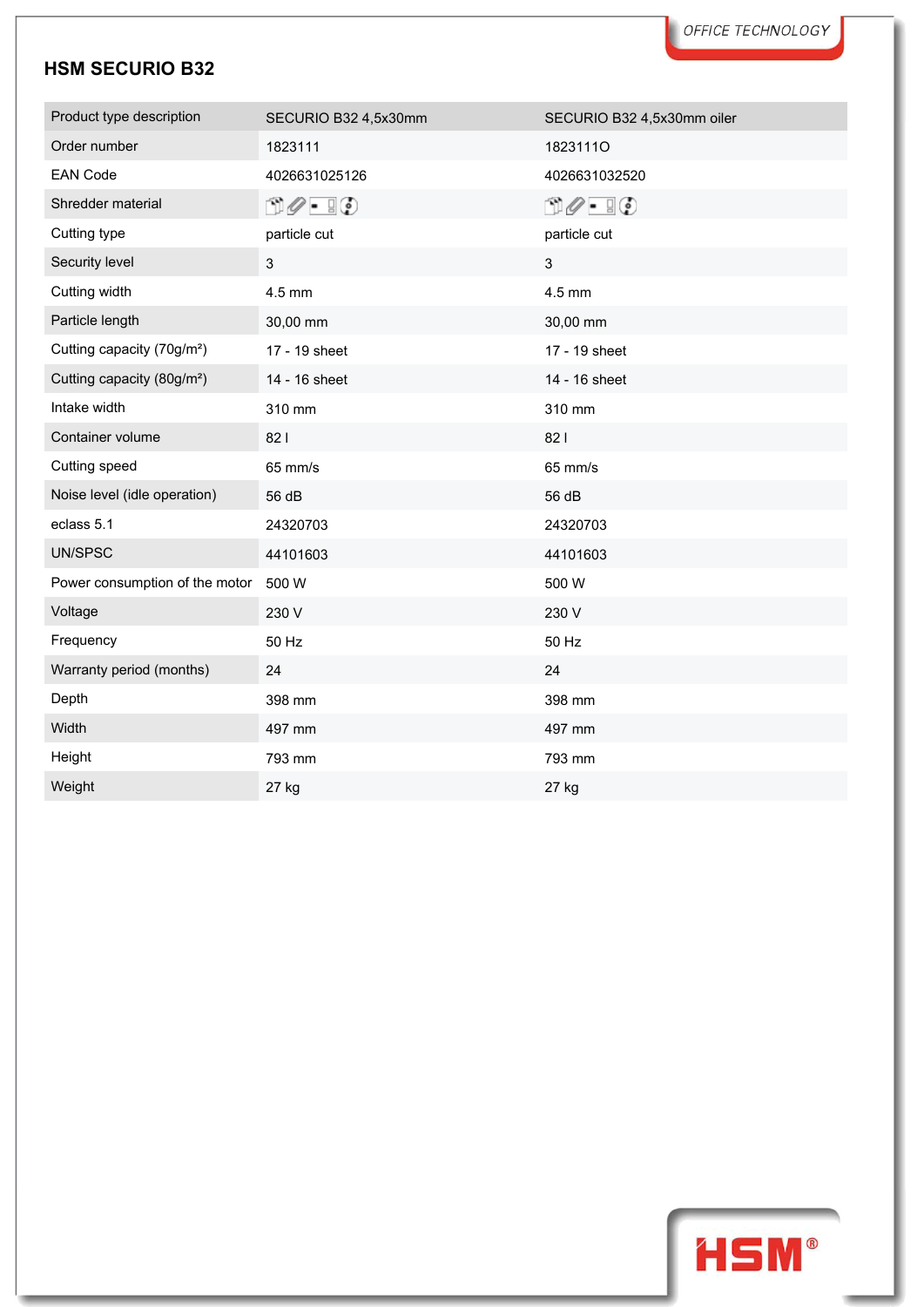| Product type description               | SECURIO B32 1x5mm | SECURIO B32 1x5mm oiler |
|----------------------------------------|-------------------|-------------------------|
| Order number                           | 1824111           | 18241110                |
| <b>EAN Code</b>                        | 4026631030830     | 4026631032964           |
| Shredder material                      | ŤÌ                | ŤÌ                      |
| Cutting type                           | particle cut      | particle cut            |
| Security level                         | HS Level 6        | HS Level 6              |
| Cutting width                          | $1$ mm            | 1 mm                    |
| Particle length                        | 5,00 mm           | 5,00 mm                 |
| Cutting capacity (70g/m <sup>2</sup> ) | 5 sheet           | 5 sheet                 |
| Cutting capacity (80g/m <sup>2</sup> ) | 4 sheet           | 4 sheet                 |
| Intake width                           | 310 mm            | 310 mm                  |
| Container volume                       | 821               | 821                     |
| Cutting speed                          | 65 mm/s           | 65 mm/s                 |
| Noise level (idle operation)           | 56 dB             | 56 dB                   |
| eclass 5.1                             | 24320704          | 24320704                |
| UN/SPSC                                | 44101603          | 44101603                |
| Power consumption of the motor         | 500 W             | 500 W                   |
| Voltage                                | 230 V             | 230 V                   |
| Frequency                              | 50 Hz             | 50 Hz                   |
| Warranty period (months)               | 24                | 24                      |
| Depth                                  | 398 mm            | 398 mm                  |
| Width                                  | 497 mm            | 497 mm                  |
| Height                                 | 793 mm            | 793 mm                  |
| Weight                                 | 27 kg             | 27 kg                   |